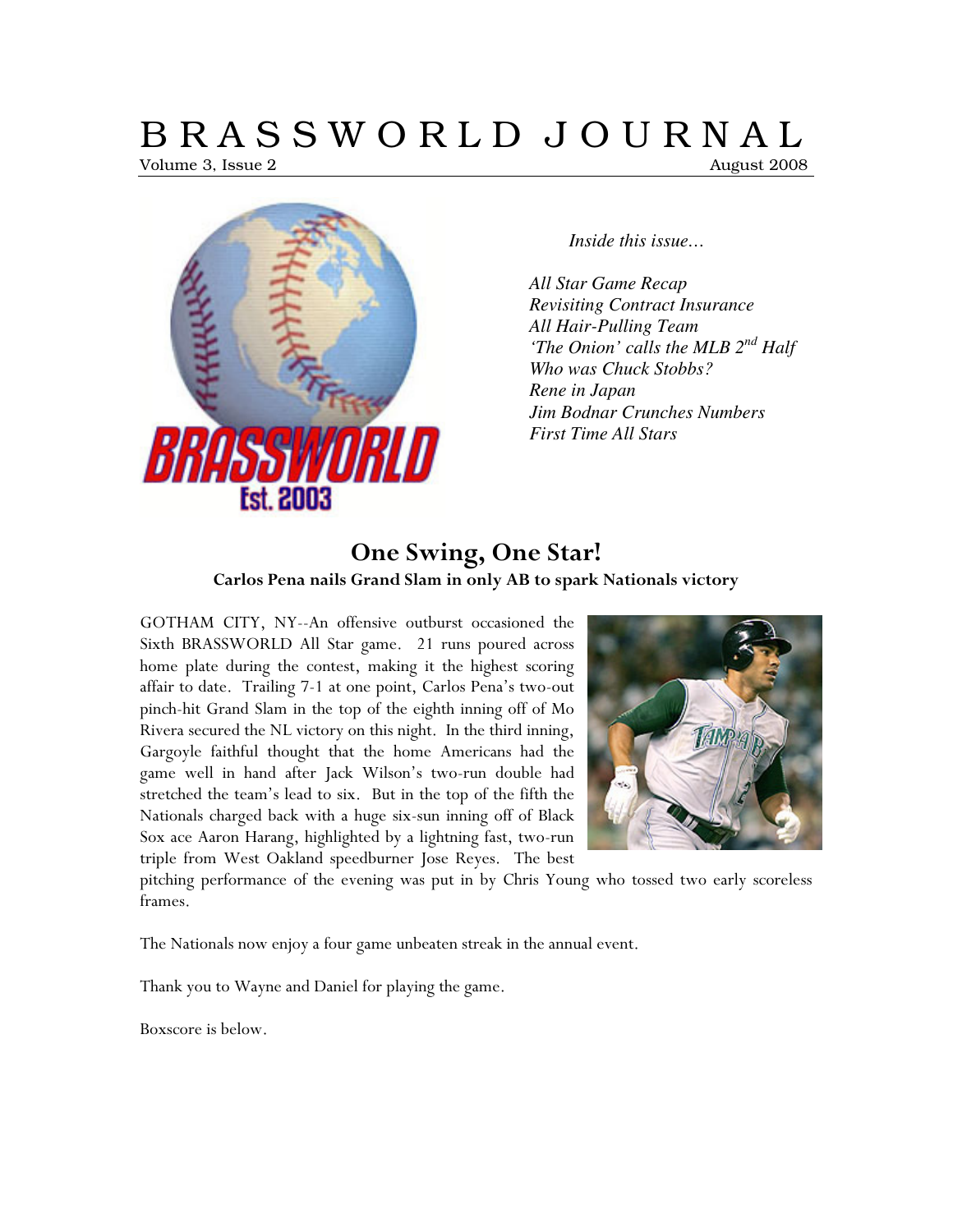| <b>2008 BRASSWORLD ALL STAR GAME</b> |                        |                  |                  |                  |                  |                  |             |                                |                  |                  |                  |
|--------------------------------------|------------------------|------------------|------------------|------------------|------------------|------------------|-------------|--------------------------------|------------------|------------------|------------------|
| NL                                   | $\mathbf{A}\mathbf{B}$ | R                | $H_{\rm}$        | BI               | AL               |                  |             | AB                             | R                | H                | BI               |
| Ramirez, ss                          | 3                      | $\mathbf{1}$     | 1                | $\mathbf{1}$     |                  | Helton, 1b       |             | 3                              | $\mathbf{1}$     | $\boldsymbol{0}$ | $\theta$         |
| Verlander, p                         | $\boldsymbol{0}$       | $\boldsymbol{0}$ | $\boldsymbol{0}$ | $\boldsymbol{0}$ |                  | Phillips, 2b     |             | 3                              | 1                | $\overline{2}$   | $\boldsymbol{0}$ |
| Molina, ph                           | 1                      | $\theta$         | $\boldsymbol{0}$ | $\boldsymbol{0}$ |                  | Utley, ph-2b     |             | $\overline{c}$                 | $\theta$         | $\boldsymbol{0}$ | 1                |
| Isringhausen, p                      | $\boldsymbol{0}$       | $\theta$         | $\boldsymbol{0}$ | $\boldsymbol{0}$ |                  | C. Jones, 3b     |             | 5                              | 1                | 1                | $\boldsymbol{0}$ |
| C. Pena, ph                          | 1                      | 1                | $\mathbf 1$      | 4                |                  | Dunn, lf         |             | 5                              | 1                | $\overline{c}$   | 1                |
| Beimel, p                            | $\boldsymbol{0}$       | $\boldsymbol{0}$ | $\boldsymbol{0}$ | $\boldsymbol{0}$ |                  | Hawpe, rf        |             | $\mathbf{0}$                   | 1                | $\boldsymbol{0}$ | $\boldsymbol{0}$ |
| Putz, p                              | $\boldsymbol{0}$       | $\overline{0}$   | $\boldsymbol{0}$ | $\boldsymbol{0}$ |                  | Suzuki, ph-cf    |             | 3                              | 1                | $\mathbf 1$      | $\boldsymbol{0}$ |
| Sizemore, cf                         | 5                      | $\mathbf{1}$     | $\mathbf 1$      | $\mathbf{1}$     |                  | McCann, c        |             | 1                              | $\boldsymbol{0}$ | $\mathbf 1$      | $\boldsymbol{0}$ |
| Ordonez, rf                          | 5                      | $\theta$         | 3                | 1                |                  | C. Young, p      |             | $\boldsymbol{0}$               | $\theta$         | $\boldsymbol{0}$ | 1                |
| Pujols, 1b                           | 5                      | $\theta$         | $\mathbf 1$      | $\boldsymbol{0}$ |                  | A. Soriano, ph   |             | 1                              | $\theta$         | $\boldsymbol{0}$ | $\boldsymbol{0}$ |
| Rodriguez, 3b                        | 3                      | $\theta$         | $\overline{0}$   | $\theta$         |                  | Harang, p        |             | $\boldsymbol{0}$               | $\theta$         | $\boldsymbol{0}$ | $\mathbf{0}$     |
| Damon, lf                            | 1                      | $\theta$         | $\boldsymbol{0}$ | $\boldsymbol{0}$ |                  | Okajima, p       |             | $\boldsymbol{0}$               | $\theta$         | $\boldsymbol{0}$ | $\boldsymbol{0}$ |
| Posada, c                            | $\overline{4}$         | $\overline{c}$   | 1                | 1                |                  | Street, p        |             | $\boldsymbol{0}$               | $\theta$         | $\boldsymbol{0}$ | $\boldsymbol{0}$ |
| Matsui, 2b                           | 1                      | $\theta$         | $\boldsymbol{0}$ | $\boldsymbol{0}$ |                  | Braun, ph        |             | 1                              | $\theta$         | $\boldsymbol{0}$ | $\boldsymbol{0}$ |
| Ellis, ph-2b                         | 3                      | $\overline{c}$   | $\overline{c}$   | $\boldsymbol{0}$ |                  | Downs, p         |             | $\boldsymbol{0}$               | $\theta$         | $\boldsymbol{0}$ | $\boldsymbol{0}$ |
| Granderson, lf                       | $\overline{2}$         | 1                | 1                | 1                |                  | Neshek, p        |             | $\boldsymbol{0}$               | $\theta$         | $\boldsymbol{0}$ | $\boldsymbol{0}$ |
| Wright, ph-3b                        | 1                      | $\mathbf{1}$     | $\overline{0}$   | $\boldsymbol{0}$ |                  | Rivera, p        |             | $\boldsymbol{0}$               | $\theta$         | $\boldsymbol{0}$ | $\boldsymbol{0}$ |
| Smoltz, p                            | $\boldsymbol{0}$       | $\boldsymbol{0}$ | $\boldsymbol{0}$ | $\boldsymbol{0}$ |                  | Morneau, ph      |             | 1                              | 1                | 1                | 1                |
| Penny, p                             | $\boldsymbol{0}$       | $\boldsymbol{0}$ | $\boldsymbol{0}$ | $\boldsymbol{0}$ |                  | J. Wilson, ss    |             | 3                              | $\theta$         | $\overline{2}$   | 4                |
| Crawford, ph                         | 1                      | $\boldsymbol{0}$ | $\boldsymbol{0}$ | $\boldsymbol{0}$ |                  | Rollins, ph-ss   |             | $\overline{c}$                 | $\theta$         | $\boldsymbol{0}$ | $\boldsymbol{0}$ |
| Sabathia, p                          | $\boldsymbol{0}$       | $\boldsymbol{0}$ | $\boldsymbol{0}$ | $\boldsymbol{0}$ |                  | Santana, p       |             | $\boldsymbol{0}$               | $\boldsymbol{0}$ | $\boldsymbol{0}$ | $\boldsymbol{0}$ |
| Reyes, ph-ss                         | 3                      | $\overline{2}$   | $\mathbf 1$      | 2                |                  | Varitek, ph-c    |             | 5                              | 1                | $\mathbf 1$      | $\boldsymbol{0}$ |
|                                      |                        |                  |                  |                  |                  |                  |             |                                |                  |                  |                  |
|                                      |                        |                  |                  |                  |                  |                  |             |                                |                  |                  |                  |
|                                      |                        |                  |                  |                  |                  |                  |             |                                |                  |                  |                  |
|                                      | 39                     | 11               | 12               | 11               |                  |                  |             | 38                             | 10               | 13               | 9                |
| NL<br>010                            | 060                    |                  | 040              | 11               | 12 2             |                  |             |                                |                  |                  |                  |
| AL<br>025                            | 020                    |                  | 001              | 10               | 13 0             |                  |             |                                |                  |                  |                  |
|                                      |                        |                  |                  |                  |                  |                  |             |                                |                  |                  |                  |
| Nationals                            | IP                     | H                | R                | ER               | <b>BB</b>        | SO               | Att: 49,609 |                                |                  |                  |                  |
| Smoltz                               | $\mathbf{1}$           | $\overline{4}$   | $\overline{2}$   | $\mathfrak 2$    | $\mathbf{1}$     | $\mathbf{1}$     | T: 2:54     |                                |                  |                  |                  |
| Penny                                | 1                      | $\boldsymbol{0}$ | $\boldsymbol{0}$ | $\boldsymbol{0}$ | $\boldsymbol{0}$ | $\boldsymbol{0}$ |             | 2B: Sizemore, Ordonez, Pujols, |                  |                  |                  |
| Sabathia                             | 1                      | 6                | 5                | 5                | $\mathbf{1}$     | $\boldsymbol{0}$ |             | Eillis-2, Phillips, Wilson     |                  |                  |                  |
| F. Rodriguez                         | 1                      | $\boldsymbol{0}$ | $\boldsymbol{0}$ | $\boldsymbol{0}$ | $\overline{c}$   | $\,1$            |             | 3B: Reyes, Varitek             |                  |                  |                  |
| Verlander                            | $\overline{c}$         | $\mathbf{1}$     | $\overline{2}$   | $\mathbf{1}$     | $\overline{c}$   | $\overline{c}$   |             | HR: Pena, Posada, Morneau      |                  |                  |                  |
| Isr'h'sen, W                         | 1                      | $\boldsymbol{0}$ | $\boldsymbol{0}$ | $\boldsymbol{0}$ | $\boldsymbol{0}$ | $\boldsymbol{0}$ |             | SB: Ramirez, Suzuki            |                  |                  |                  |
| Beimel                               | 1                      | 1                | $\boldsymbol{0}$ | $\boldsymbol{0}$ | $\boldsymbol{0}$ | $\overline{c}$   | CS: Beltran |                                |                  |                  |                  |
| Putz, SV                             | $\mathbf{1}$           | $\mathbf{1}$     | $\mathbf{1}$     | $\mathbf{1}$     | $\boldsymbol{0}$ | $\overline{2}$   |             | E: Granderson, Reyes           |                  |                  |                  |
|                                      |                        |                  |                  |                  |                  |                  |             | S: C. Young                    |                  |                  |                  |
| Americans                            | $_{\rm IP}$            | H                | R                | ER               | BB               | SO               |             | LOB: AL-6, NL-5                |                  |                  |                  |
| Santana                              | $\overline{c}$         | $\boldsymbol{2}$ | $\mathbf{1}$     | $\mathbf{1}$     | $\boldsymbol{0}$ | 1                |             | DP: NL-1, AL-0                 |                  |                  |                  |
| C. Young                             | $\overline{c}$         | $\boldsymbol{0}$ | 0                | $\boldsymbol{0}$ | $\boldsymbol{0}$ | 1                |             | GIDP: Helton                   |                  |                  |                  |
| Harang                               | $\boldsymbol{0}$       | 5                | 6                | 6                | 1                | $\overline{0}$   |             |                                |                  |                  |                  |
| Okajima                              | 1.1                    | $\mathbf{1}$     | $\mathbf{0}$     | $\boldsymbol{0}$ | $\boldsymbol{0}$ | 1                |             |                                |                  |                  |                  |
| <b>Street</b>                        | 0.2                    | $\boldsymbol{0}$ | $\boldsymbol{0}$ | $\boldsymbol{0}$ | $\boldsymbol{0}$ | $\boldsymbol{0}$ |             |                                |                  |                  |                  |
| Downs                                | 1.1                    | $\mathbf{1}$     | $\mathbf{1}$     | $\mathbf{1}$     | 1                | 1                |             |                                |                  |                  |                  |
| Neshek, L                            | 0.1                    | $\mathbf{1}$     | $\mathbf{2}$     | $\overline{c}$   | 1                | $\boldsymbol{0}$ |             |                                |                  |                  |                  |
| Rivera                               | 1.1                    | $\mathfrak{2}$   | $\mathbf{1}$     | $\mathbf{1}$     | $\boldsymbol{0}$ | $\overline{c}$   |             |                                |                  |                  |                  |
|                                      |                        |                  |                  |                  |                  |                  |             |                                |                  |                  |                  |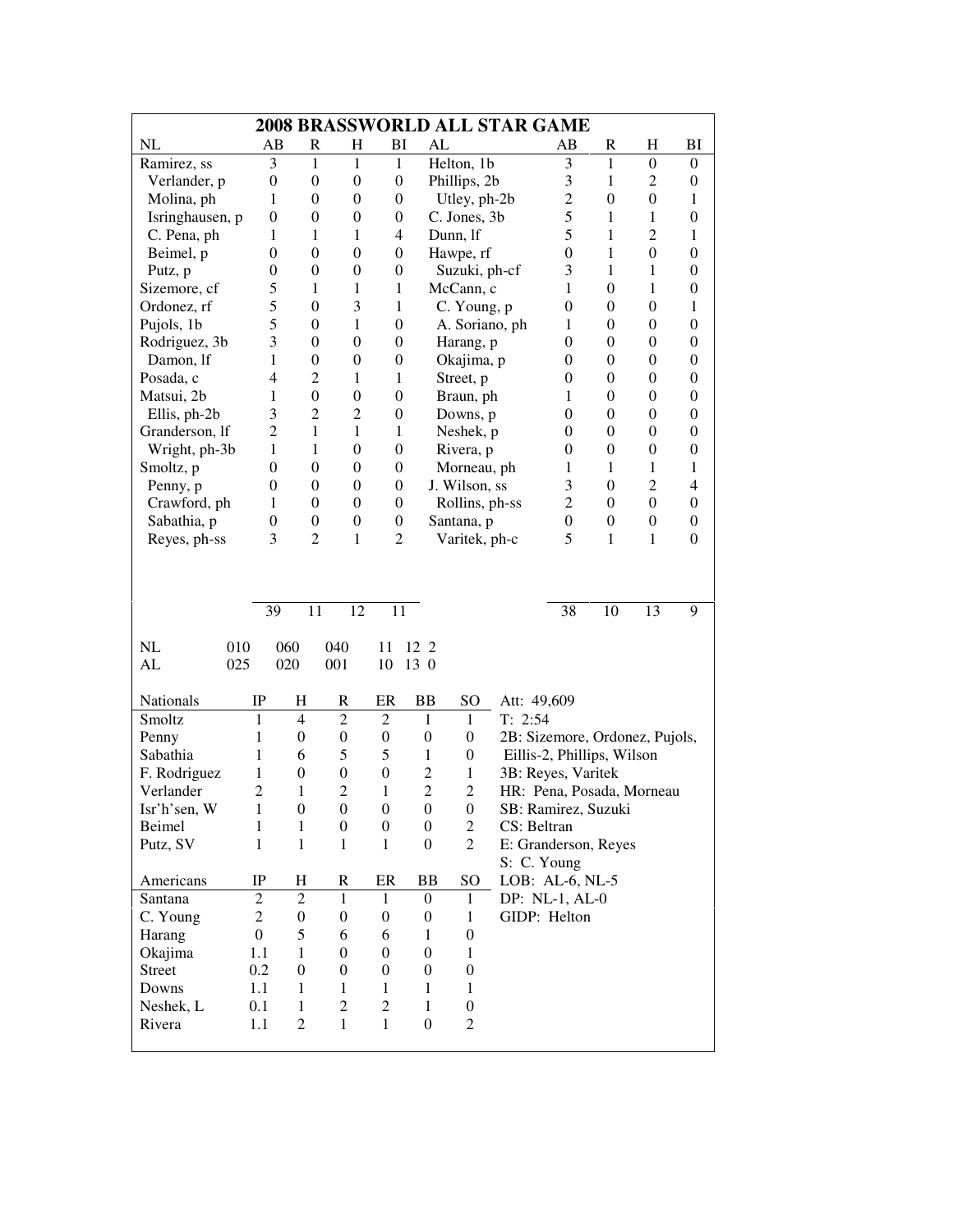# Considering Contract Insurance

#### By Mark Lentz

Let me preface my remarks by stating that I think contract insurance should remain an important tool in the BW manager's toolbox. However, due to shortsightedness on my part, I did not draw up as comprehensive a proposal/system as I should have. To some extent, Corey warned me of a few of the holes that were going to open before us. It is my attempt here to open the discussion up on how to close distasteful loopholes in the program before we create a monster in BW.

The big, ugly warts on the contract insurance system were systematically exposed during last offseason's free agency period. What we witnessed were managers (astutely, imo) utilizing the possible forgiveness of final years of a contract to secure the services of talented veterans. While the signings were completely within the rules at the time, I believe that without changes BW will see a severe competitive problem commence. Below are a couple of the suggestions I have arrived at in discussion with Corey and reviewing messages passed along to me by other managers.

For ease of reference, here is the rule currently on the books:

*There is contract insurance for all players on multi-year contracts (non-Y contracts). If a player fails to attain either 20 PA or 10 IP then the manager is only responsible for 20% of the contact's value for the coming season. The manager retains the rights to the player and is responsible for the full contract amount if the player returns to perform.* 

#### Change #1

This change is so important that I may institute it sans league vote. It is this: A PLAYER MUST BE PROTECTED ON THE TEAM'S 40-MAN ROSTER IN ORDER FOR THE MANAGER TO RECEIVE THE INSURANCE.

This is the rule in MLB (remember Albert Belle?). I feel strongly it should be the rule in BW as well.

#### Change #2

Another change that I think needs to be implemented is graduated insurance awards. The amounts below are not set in stone. At this point they are mere suggestions to give managers an idea what I'm attempting to illustrate.

First Year of contract: No insurance available on the player. (This covers a loophole that would have allowed a manager to sign a star player in FA who had missed a season and thus not owe the player a dime for the upcoming season).

Last Year of contract: Manager responsible for 75% of the player's salary.

Intervening years: Amounts applied as currently proscribed.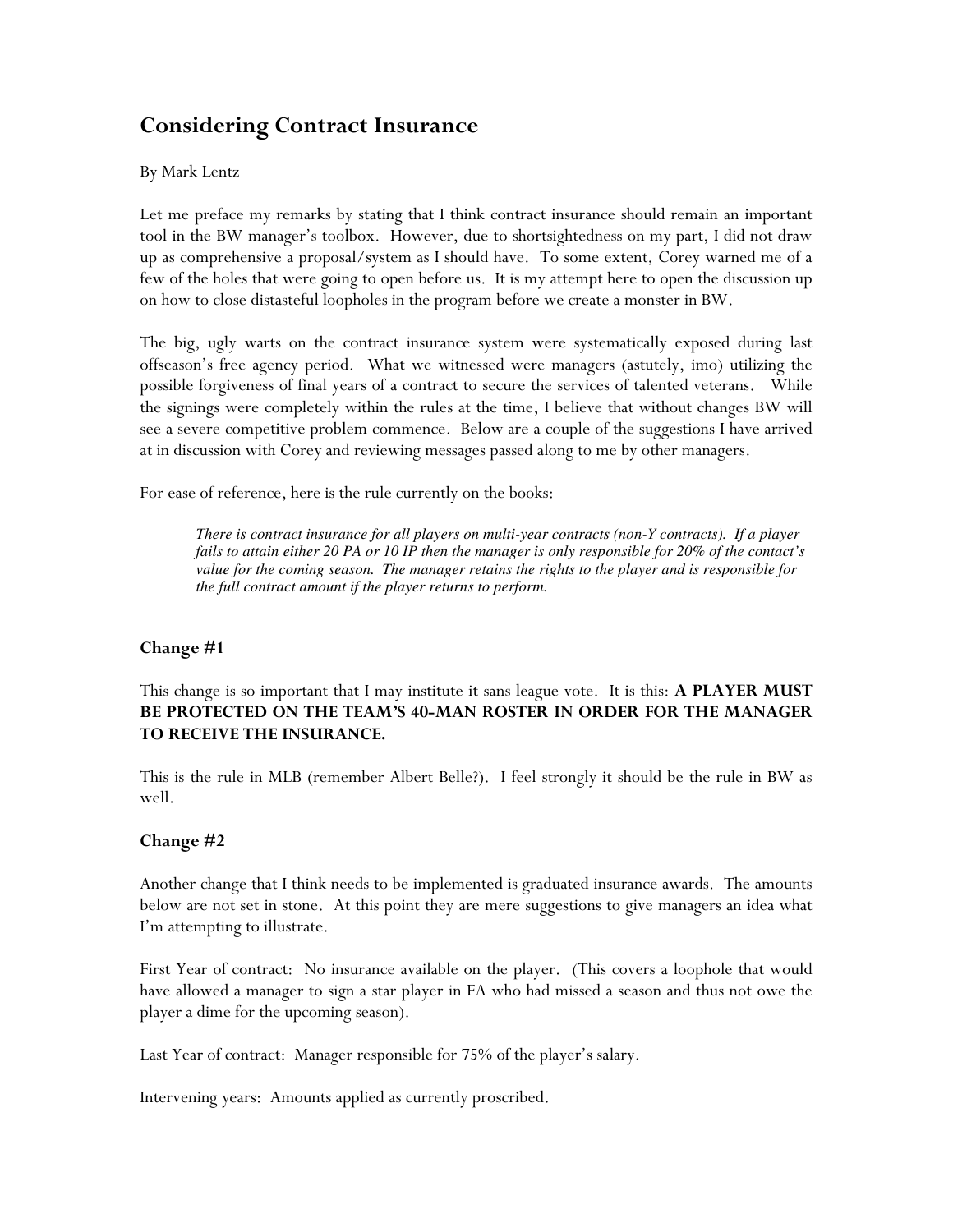Here are other ideas that I assume will be on the proposals ballot this offseason in some form and merit discussion and possible passage.

- A player can only receive insurance for one season
- A team can only receive contract insurance for one player per season
- Assuming Change #1 is implemented, allow a manager to "buy back" the roster spot by making a lump sum payment of 'X' percentage of the contract's remaining value
- Making contract insurance something that a manager has to "opt into" by acquiring coverage via a percentage charge of the overall value of the contract

\* \* \*

## BRASSWORLD All-Hair-Pulling Team

By Jonah Keri

Every team has one, an underachiever who drives you nuts. But it takes a special kind of frustrating player to make BRASSWORLD's All-Hair-Pulling Team. These are the guys who've fallen so far short of their 2007 MLB numbers that they've driven owners to pull their hair out.

Here are the biggest hair pullers at every position ('07 MLB counting stats bumped up by 3%):

#### C Yadier Molina, Williamsburg

MLB '07: .275/.340/.368, 6 HR, 41 RBI BRASSWORLD '08: .220/.273/.273, 2 HR, 18 RBI

Molina wasn't much of a power threat for the Cardinals last season. Still, a .273 slugging average would embarrass a pitcher with a bat in his hands, let alone an everyday player. Even a 1 rating and -4 arm don't make up for this kind of production.

#### 1B Jason Giambi, Lafontaine Park

MLB '07: .236/.356/.433, 14 HR, 40 RBI BRASSWORLD '08: .137/.297/.273, 6 HR, 16 RBI

.137! I mean, Giambi's always been a power and walks guy, even at his peak, never much of a batting average guy. But still… .137! Here's the crazy part: Giambi's average was higher vs. righties than lefties last year for the Yankees, and New York only played him 28% of the time against lefty pitchers. Lafontaine Park has only played Giambi 7% of the time against righties—with disastrous results.

2B Rickie Weeks, New York MLB '07: .235/.374/.433, 16 HR, 37 RBI BRASSWORLD '08: .180/.314/.280, 6 HR, 20 RBI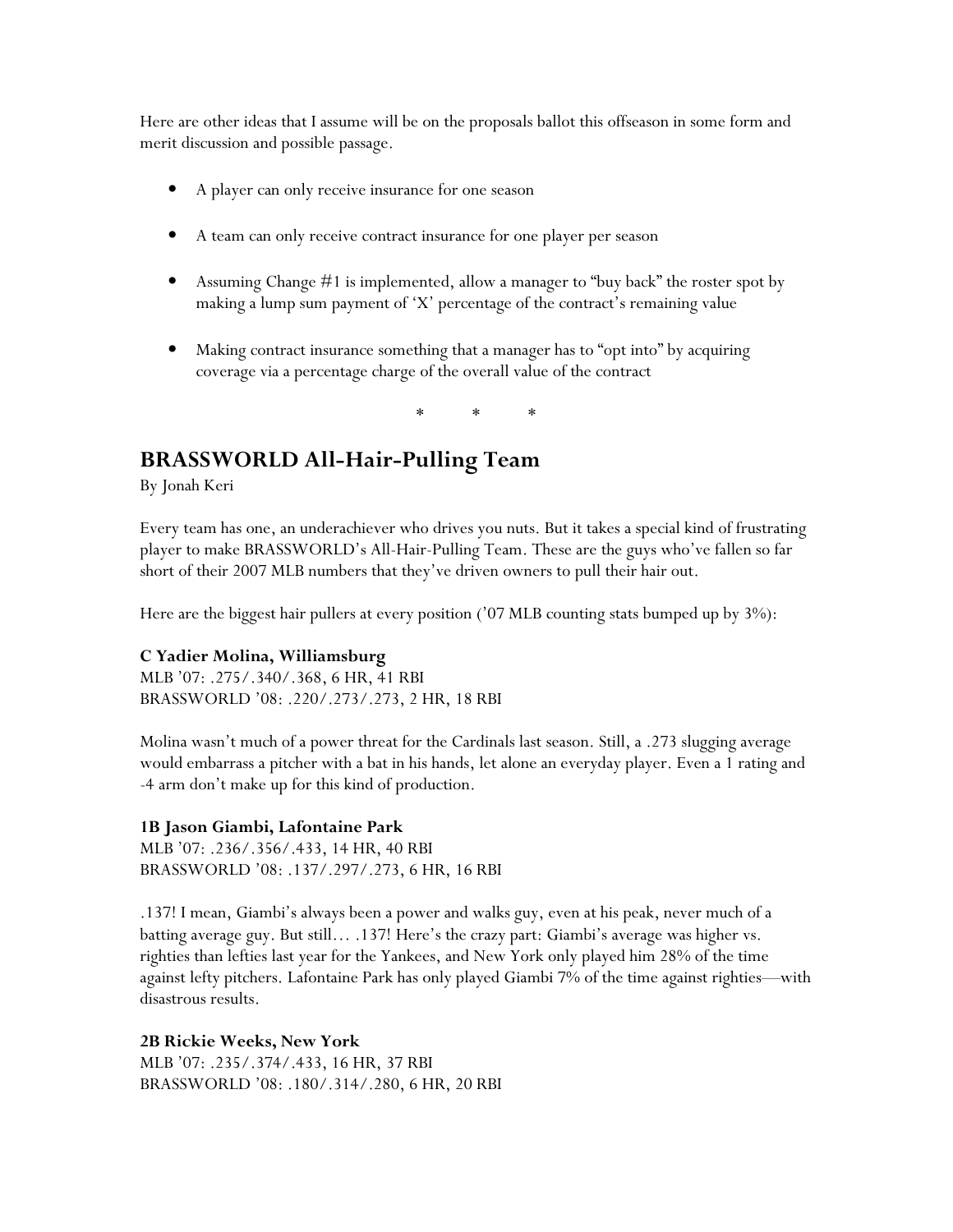Nothing's gone right this year for New York, as the team continues a rebuild process after being shackled with some monster contracts. Weeks may be the team's biggest underachiever, with his average and power numbers way down from MLB '07 levels. But hey, at least SOM didn't make him a 5.

#### 3B Troy Glaus, Alaska

MLB '07: .262/.366/.473, 21 HR, 64 RBI BRASSWORLD '08: .203/.317/.348, 7 HR, 14 RBI

Glaus has shown the vulnerability of his card, faring well as expected against lefties but struggling against right-handed pitching. Alaska's another team with a lot of big contracts on the roster. Meanwhile, it's not a good start on the five-year contract Glaus signed with Alaska this off-season.

#### SS Jimmy Rollins, South Range

MLB '07: .296/.344/.531, 31 HR, 97 RBI BRASSWORLD '08: .254/.297/.449, 9 HR, 34 RBI

With most shortstops, it's tough to complain about a .449 slugging average, a pace of 18 homers and 68 RBI and a 1 on defense. For NL MVP Jimmy Rollins, those numbers equal a big disappointment, especially when combined with a porous .297 OBP. Rollins hasn't been all that bad compared to the typical shortstop, and South Range is still on pace for 100 wins. Still, it's hard not to feel like something's missing here.

#### OF Torii Hunter, Hogan's

MLB '07: .287/.334/.505, 29 HR, 110 RBI BRASSWORLD '08: .222/.264/.359, 8 HR, 27 RBI

Much of the value on Hunter's card is tied to his home run totals, both with regular rolls and with ballpark diamonds. The modest home run effects of Hogan's home park have snuffed out much of the impact of the 14 diamonds on Hunter's card vs. righties and lefties combined. For the most part, though, this is just rotten luck—another case where a great defensive rating doesn't make up for offensive woes, in this case 65 points of batting average.

#### OF Austin Kearns, Hogan's

MLB '07: .266/.355/.411, 16 HR, 76 RBI BRASSWORLD '08: .170/.253/.308, 3 HR, 16 RBI

Another Hogan's disappointment, Kearns was significantly better against left-handed pitching last season for the Nats. But extremely high levels of usage vs. lefties for the Heroes—50% of Kearns' at-bat total—haven't helped at all. In fact the 96-point gap between Kearns' '07 batting average and his '08 BRASSWORLD average ranks among the largest of any player in the game.

OF Vladimir Guerrero, Plum Island MLB '07: .324/.403/.547, 28 HR, 129 RBI BRASSWORLD '08: .256/.312/.490, 12 HR, 52 RBI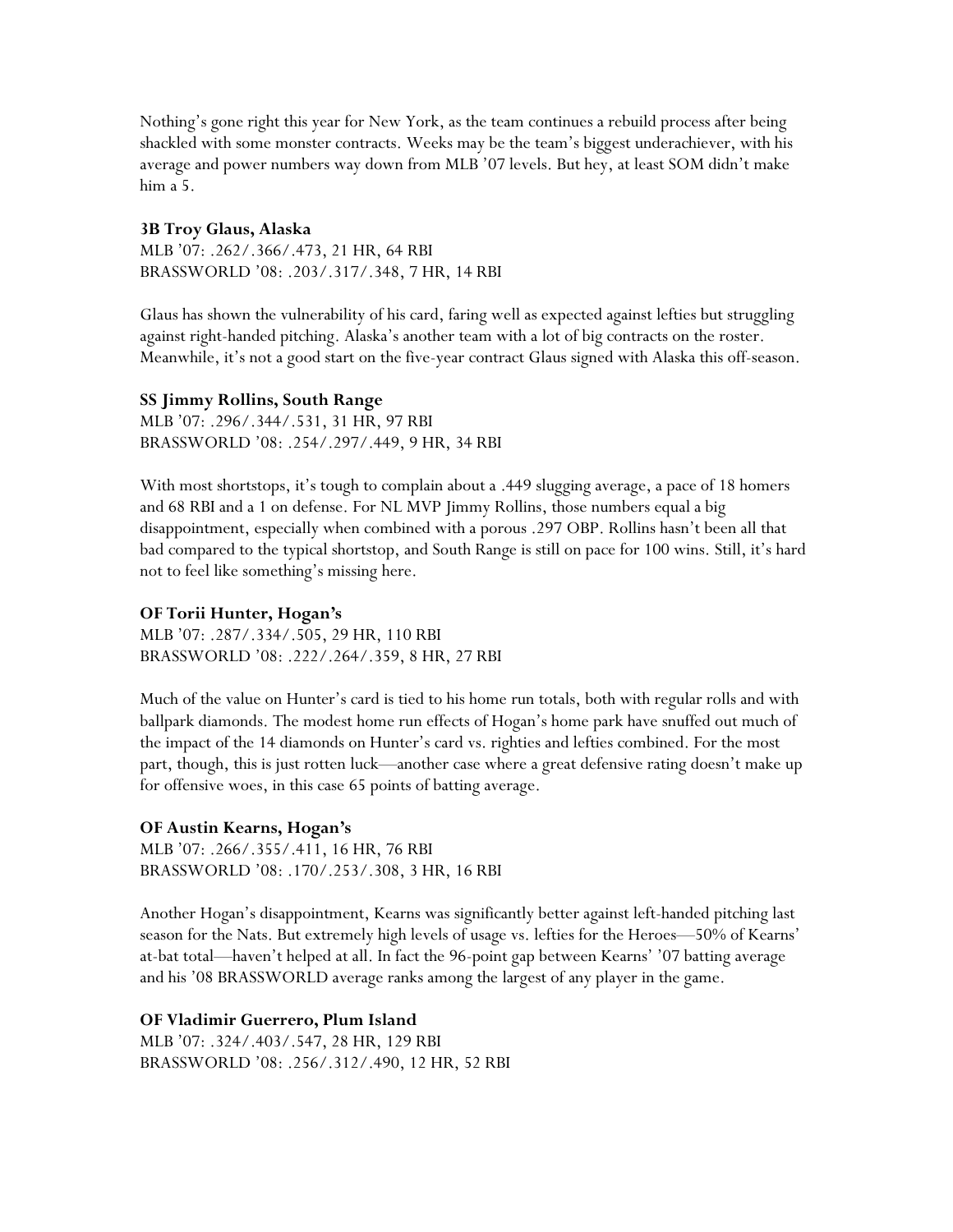The home run and RBI pace are pretty close to Vlad's efforts last year with the Angels. But his '08 BRASSWORLD season is the equivalent of his free-swinging ways coming home to roost. Guerrero's average has dropped 68 points this year. With fewer intentional walks to fall back on, Vlad's overall walks total has plummeted, adding up to a lowly .312 OBP. Those numbers don't look too good, especially when coupled with Guerrero's well-deserved 4e14 rating in right.

#### SP Roy Oswalt, Northwoods

MLB '07: 218 IP, 228 H, 62 BB, 14 HR, 14-7, 3.18 ERA BRASSWORLD '08: 128 IP, 156 H, 32 BB, 14 HR, 7-9, 5.71 ERA

Northwoods' home park is one of the friendliest in the league for home run hitters—but Oswalt yielded few homers while playing in the cozy confines of Minute Maid Park. Seeing his home run rate nearly double then becomes a surprise. The hit rate's substantially higher too, at an unseemly 11 per 9 innings. Still, these component numbers don't quite up to a Lima-timeian 5.71 ERA. Blame bad luck here, with Oswalt struggling with men on base, and his bullpen letting in an unusually high number of inherited runners.

#### RP Chad Cordero, Annadale

MLB '07: 77 IP, 77 H, 30 BB, 8 HR, 3.36 ERA BRASSWORLD '08: 49 IP, 63 H, 22 BB, 10 HR, 6.20 ERA

…and that's not even mentioning Cordero's 2-8 record and five saves, putting him just a smidge off last season's 38-save pace. Cordero actually has a huge reverse split, a condition that's been exploited by opponents, as evidenced by Cordero's rate of one homer allowed every five innings. Annadale has lost even more leverage in trying to trade Cordero to a contender, with the righty felled by injury for the Nats this year and thus unlikely to have any keeper value for 2009.

\* \* \*

# Predictions for MLB's Second Half

From the July  $24^{\text{th}}$  edition of The Onion

With the All-Star break out of the way, Onion Sports runs down what to look for between now and October:

- The Marlins will drop out of contention when they attempt to lower their payroll and play without a center fielder
- Traded ace Rich Harden will win both the AL and NL Cy Young Awards and promptly throw the NL trophy in the garbage
- After the Yankees win 20 games in a row in August, all those closet Yankee fans in the office that you didn't know existed for the entire season will resurface
- Chipper Jones will continue on his historic march back toward a .300 batting average
- Centuries from now, everyone will remember that play that Aramis Ramirez will make against the St. Louis Cardinals in the 10th inning on Sept. 15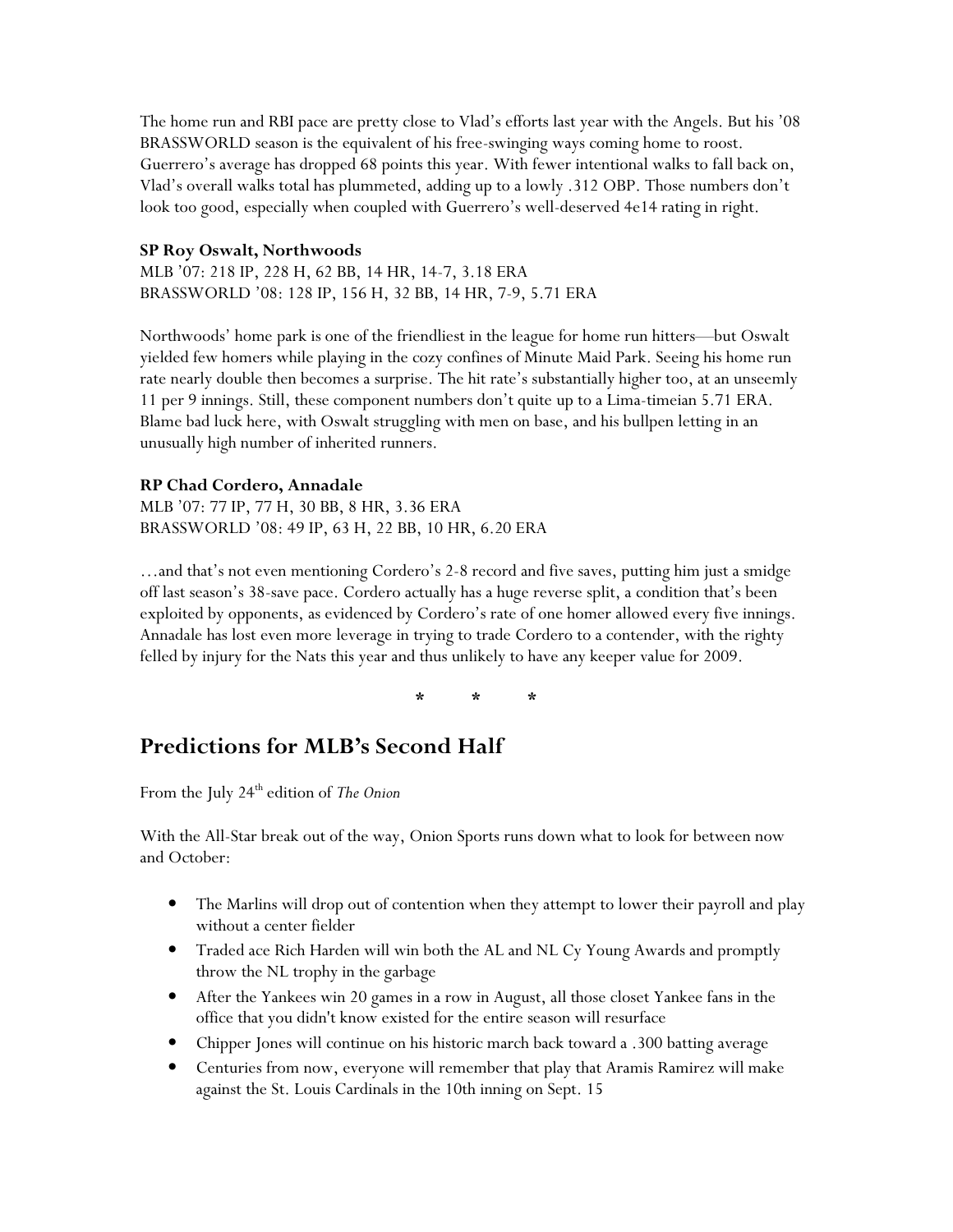- Dan Uggla, scarred by his awful All-Star performance, will make 2,014 errors and strike out 342 times over the second half of the season
- The Cubs will blow a chance to win their first World Series in 100 years, because pitcher Kerry Wood has an ouchie on his widdle fingy (highlighted by your Dear Editor)
- Every team will win every game in the most awesome and outrageous second half of a season ever

\* \* \*

## The following is Peter Gammons' August 6<sup>th</sup> ESPN blog entry. Just doing my part to stoke the Strat defensive ratings bickering early  $\Theta$

"One NL team's defensive statistics, scouting and ratings have John McDonald of the Blue Jays as the best defensive shortstop in the majors. No surprise. They have Boston's Jed Lowrie at No. 5 among the 62 ranked shortstops, even if his sample is small. Derek Jeter and Jose Reyes, who is still working out mechanical start issues, are in the 40s, among the 62 shortstops. Edgar Renteria and Jeff Keppinger are among the bottom 5*."* 

*\* \* \** 

# *Chuck…Stobbs???*

The following appeared on a website called wizbangsports.com (posted July 13, 2008). I draw attention to it for two reasons. First, this brief obit was authored by a one Bill Jempty. Many, many moons ago I played against Bill in a SOM league. Just a name from the past, I suppose. The other reason is more philosophical. Bill Jempty, like Stobbs, is a mere name that found its way into my brain and stuck. Possibly it is the odd surname that allowed my former competitor to stick in an alcove of my noggin. Or maybe it was because Jempty- like Stobbs- is a fond remembrance of this great hobby no matter the time and distance.

*"The left handed Stobbs came to the Major Leagues for the first time in 1947 and stayed around till 1961. He won over 100 games, but with a losing record. Mostly because he played most of his career with one of the worst teams (The Senators) in the American League. His one claim to fame or infamy, was giving up a 565 homerun to Mickey Mantle. My memories of Stobbs comes from my playing past seasons of Strat-O-Matic baseball. His luck in most of the games I recreated were no better than Stobbs was in real-life. RIP."* 

\* \* \*

## A BRASSWORLD GAIJIN

Observations on Japanese Baseball from a visiting Rene Custeau

Kohn-nee-chee-wah,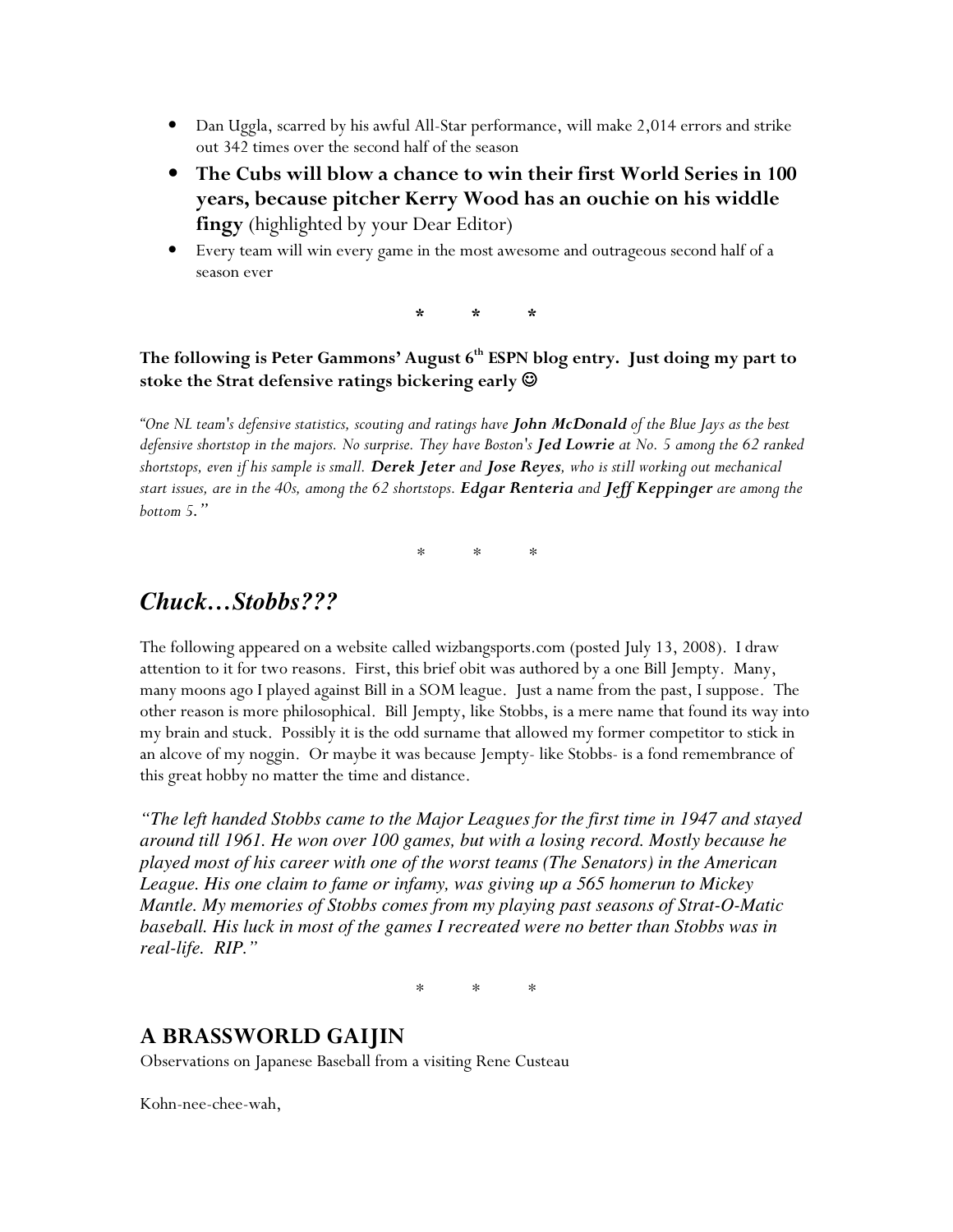I just got back from my first experience at watching a Japanese baseball game at the Tokyo Dome. The world famous Giants fell to the Swallows 7-4. The Giants had a familiar face, Alex Ramirez blast two shots, one to right and the other one to left center. He has 22 HR's for the season. The interesting thing I noticed was the fan cheering sections. I bought a ticket 1 hour before the game and sat with the Swallows. The Giants were the home team. All the swallow fans kept chanting several phrases that were hard for me to make out, due to them speaking Japanese. I desperately tried to make one out and it was in English, "we want a K!" It took me a while to make out the broken English but the chant always occurred when there were two strikes on a Giant's batter. I sat right in the left field seats that were very tiny. I was squished between two young Japanese gentlemen. I felt like I was sitting in a sardine can. Finally, I left to get some good old Japanese ballpark food, noodles with chop sticks! Yeah, and they were very good. I passed on the USA ballpark frank. Who knows what is in the Japanese version. I did, however drink a Japanese beer and had some nuts. All in all it was a very good ball park snack.

 I did see this centerfielder for the Swallows. His name Norichika Aoki and he had a triple and a homerun. I lost track of him during his final at bats, who knows maybe he hit for the cycle! Anyway, after doing some research on him, he won the batting title last year batting a hefty .346 and won the rookie of the year in 2005 when he batted .344. There are rumors going around Japan that he may come to the US sometime soon. If he does I have first dibs!

 I am going to attend another game next week and will send out a report on that game too! I am going to see the Baystars play against the Swallows so I will get another chance to see Aoki once again.

\* \* \*

### Retrospective on 2003 Minors Draft: Win Shares to Date

By Jim Bodnar

It's been 5+ years since the founding draft and this affords some minimum time for a perspective on that draft.

Since about half of the ownership has changed since then, I only fully reviewed the drafts whose teams still had their original owner.

I was able to obtain "Win shares" information on the players from the Hardball Times website. This database goes only to 2004 but career win shares total appear to include those earned in 2003 based on what I gleaned from the stats there.

Current most productive position players: Miguel Cabrera, NOR, 125; Mark Teixeira BOS 104, David Wright, ANN 103; Chase Utley WIL, 94.

Current most productive pitchers: Dontrelle Willis GRA 71, Jose Contreras, WIL 49, Scott Kazmir, ANN, 45.

Most win shares by team: Boston 240, Portland 232, Williamsburg, 224; Northwoods 219. Least win shares by team: Greenville 14, Aspen 19, Plum Island 25.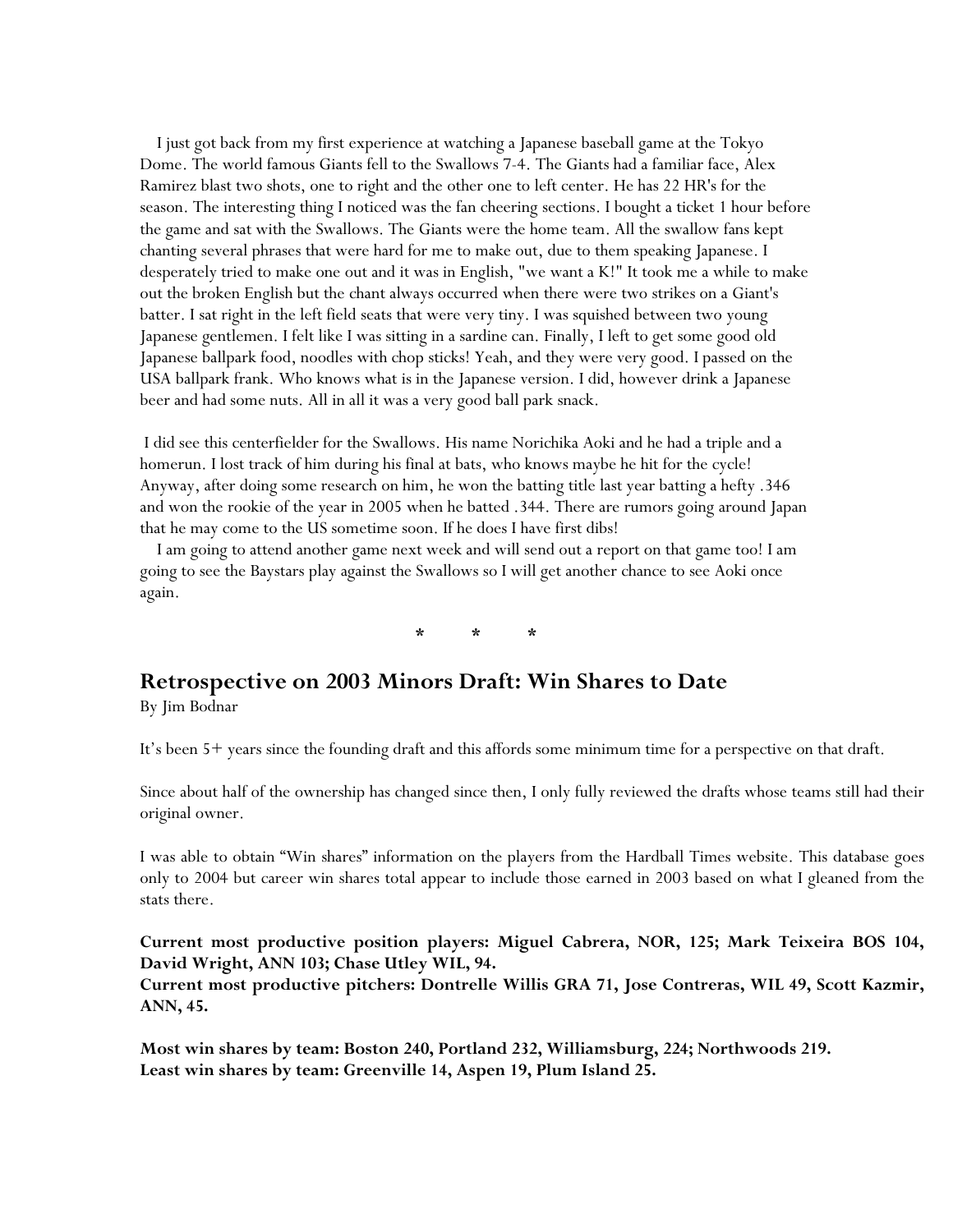So far out of this draft, Robert Smith, GM of Annadale, and myself have 2 of the best 7 players. Zack Greinke may come through yet and make this draft even better for the Anteaters.

Note that most players making bigger, more immediate impacts are position players, not pitchers. Willis' 71 WS trail several position players and after him there is quite a drop off. Some of these high-pick busts include Jesse Foppert, Gavin Floyd, Jerome Williams and Sean Burnett: all now just about worthless. Willis and Chien-Min Wang were likely in the lower half of the min draft and they have 71 and 40 win shares; so pitchers remain enigmatic and difficult to pick. The Burgesses may be adding more to the pitching prospect scrapheap: Mike Pelfrey, Anthony Reyes, are you listening?

Did Williamsburg have its "draft for the ages" in 2002? But Kotchman was traded for 3 years of Berkman, Guthrie for Jon Rauch (who still bests him in win shares, 23 to 13), and Loney was simply released. The Kotchman deal as of now is still in my favor as Berkman put up 87 win shares to Kotchman's 21 in this time. Obviously Contreras' future value is quite limited beyond the possibility of one "Last Hurrah" as I still have his rights. The Burgesses also are the only original franchise which did get every one of its min picks into MLB service.

\* \* \*

## Home-field Advantage in BRASSWORLD

By Jim Bodnar

The Strat-o-matic system gives players many options for configuring their baseball sim universe. The Brassworld league employs a few of the "max" rules which are generally thought to bring more elements of MLB to the simulation that would generally be difficult to achieve with a cards and dice version. One unused option in BW is the "Home field advantage" option that in some way helps the home team perform better in its own park. This variation is often frowned upon because it is said that HAL makes sufficient number of foolish moves as the visitor manager that the home field advantage option is not needed. So I dug up some MLB results from baseball-reference.com and our own results to see how the home field has played out.

| League        | 2007 | 2006 | 2005 | 2004 |
|---------------|------|------|------|------|
| AL            | 105  | 104  | 72   |      |
| <b>NL</b>     | 102  | 119  | 114  |      |
| <b>ML Avg</b> | 6.69 | 6.98 | 6.84 | 4.98 |
|               |      |      |      |      |
| <b>BW</b>     | 56   | 128  | 98   | 196  |
| <b>BW Avg</b> | 2.33 | 5.33 | 4.08 | 8.17 |

Rather than crunch numbers by computer, I simply looked at home-away W-L records using a plus/minus approach. For instance, in BW 2007, for all 24 teams, the home team won a grand total of 56 more games than visitors, or on average a 2.33 extra wins per home team. This is quite a low home field advantage. In 2006, BW played closer to the MLB expected +7 games for home field advantage. I have 4 of 5 BW seasons on the PC and in 3 of these years, the home team in BW did not do as well as in MLB. (I don't have 2005 BW results available.) 2004 was the best year of these 4 for BW home teams.